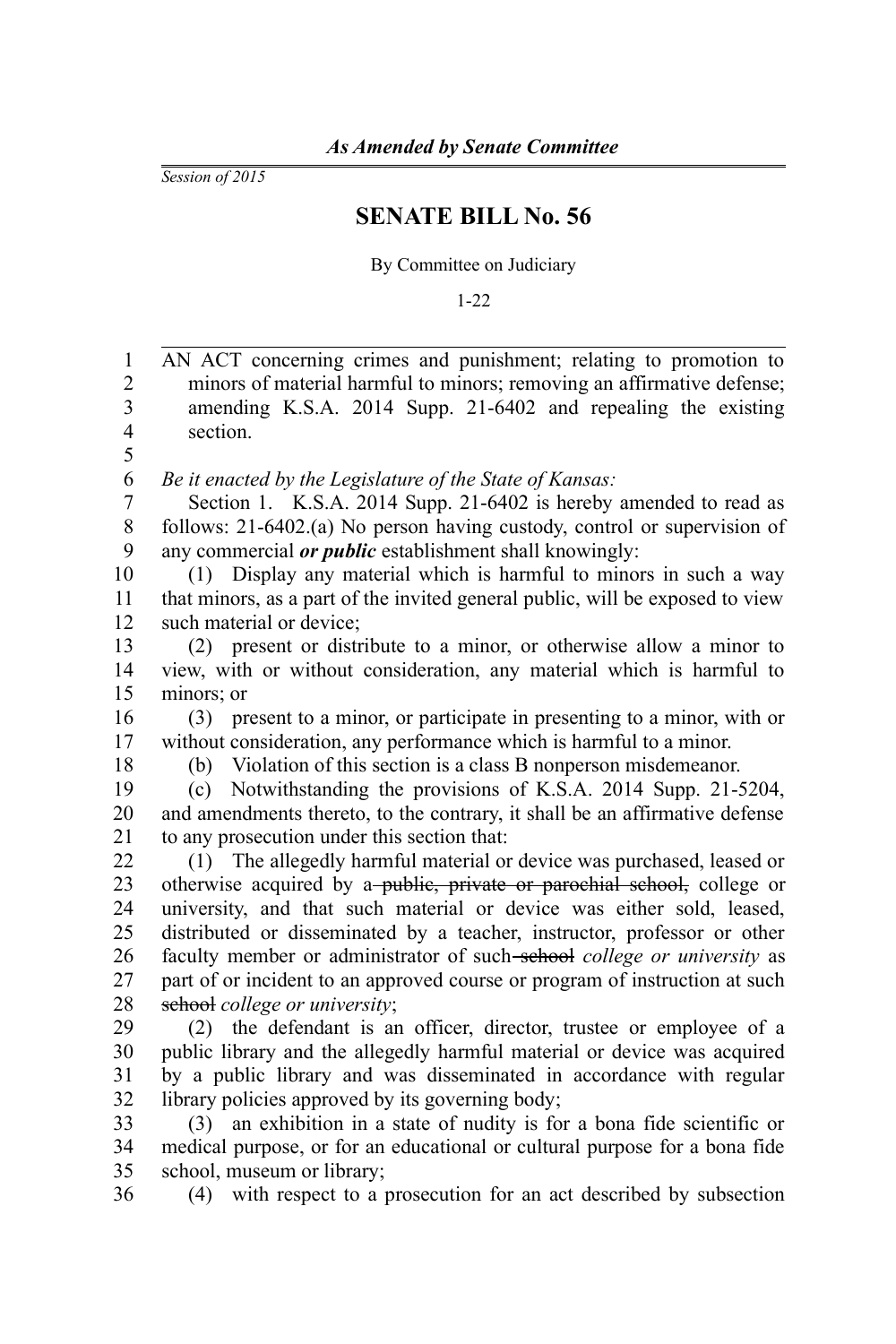(a)(1), the allegedly harmful material was kept behind blinder racks; 1

(5) with respect to a prosecution for an act described by subsection (a)(2) or (3), the defendant had reasonable cause to believe that the minor involved was 18 years old or over, and such minor exhibited to the defendant a draft card, driver's license, birth certificate or other official or apparently official document purporting to establish that such minor was 18 years old or more; and 2 3 4 5 6 7

(6) with respect to a prosecution for an act described by subsection (a)(3), the allegedly harmful performance was viewed by the minor in the presence of such minor's parent or parents or such minor's legal guardian. 8 9 10

11

(d) As used in this section:

(1) "Blinder rack" means a device in which material is displayed in such a manner that the lower  $\frac{2}{3}$  of the material is not exposed to view; 12 13

(2) "harmful to minors" means that quality of any description, exhibition, presentation or representation, in whatever form, of nudity, sexual conduct, sexual excitement or sadomasochistic abuse when the material or performance, taken as a whole or, with respect to a prosecution for an act described by subsection  $(a)(1)$ , that portion of the material that was actually exposed to the view of minors, has the following characteristics: 14 15 16 17 18 19 20

(A) The average adult person applying contemporary community standards would find that the material or performance has a predominant tendency to appeal to a prurient interest in sex to minors; 21 22 23

(B) the average adult person applying contemporary community standards would find that the material or performance depicts or describes nudity, sexual conduct, sexual excitement or sadomasochistic abuse in a manner that is patently offensive to prevailing standards in the adult community with respect to what is suitable for minors; and 24 25 26 27 28

(C) a reasonable person would find that the material or performance lacks serious literary, scientific, educational, artistic or political value for minors; 29 30 31

(3) "material" means any book, magazine, newspaper, pamphlet, poster, print, picture, figure, image, description, motion picture film, record, recording tape or video tape; 32 33 34

35

(4) "minor" means any unmarried person under 18 years of age;

(5) "nudity" means the showing of the human male or female genitals, pubic area or buttocks with less than a full opaque covering; the showing of the female breast with less than a full opaque covering of any portion thereof below the top of the nipple; or the depiction of covered male genitals in a discernible state of sexual excitement; 36 37 38 39 40

(6) "performance" means any motion picture, file, video tape, played record, phonograph, tape recording, preview, trailer, play, show, skit, dance or other exhibition performed or presented to or before an audience of one 41 42 43